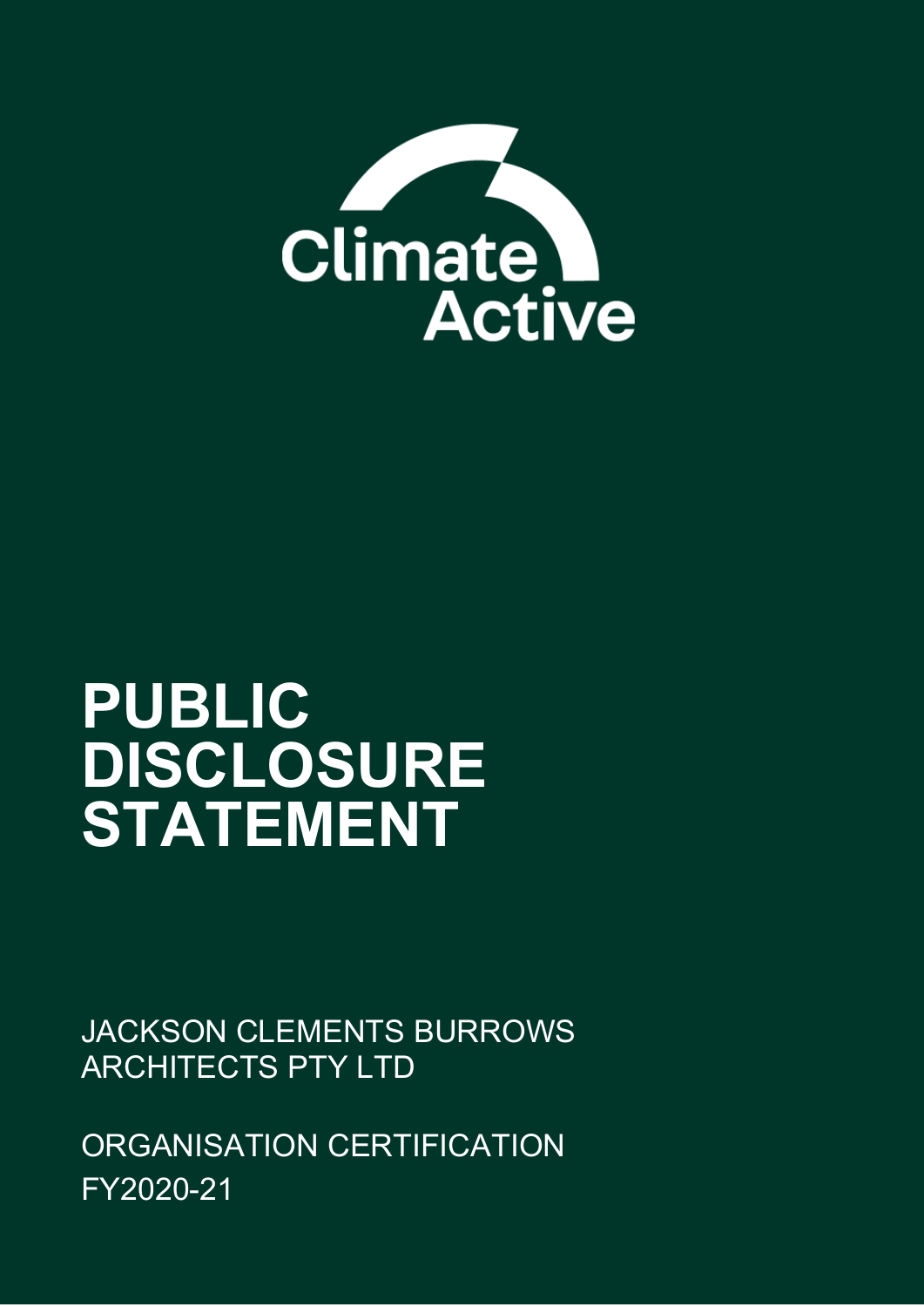Australian Government

# **Climate Active Public Disclosure Statement**







NAME OF CERTIFIED ENTITY: Jackson Clements Burrows Architects Pty Ltd

REPORTING PERIOD: 1 July 2020 – 30 June 2021

#### **Declaration**

To the best of my knowledge, the information provided in this Public Disclosure Statement is true and correct and meets the requirements of the Climate Active Carbon Neutral Standard.

Signature Date 11 February 2022

Name of Signatory Graham Burrows

Position of Signatory Director



**Australian Government** 

**Department of Industry, Science, Energy and Resources** 

Public Disclosure Statement documents are prepared by the submitting organisation. The material in Public Disclosure Statement documents represents the views of the organisation and do not necessarily reflect the views of the Commonwealth. The Commonwealth does not guarantee the accuracy of the contents of the Public Disclosure Statement documents and disclaims liability for any loss arising from the use of the document for any purpose.

Version number February 2021

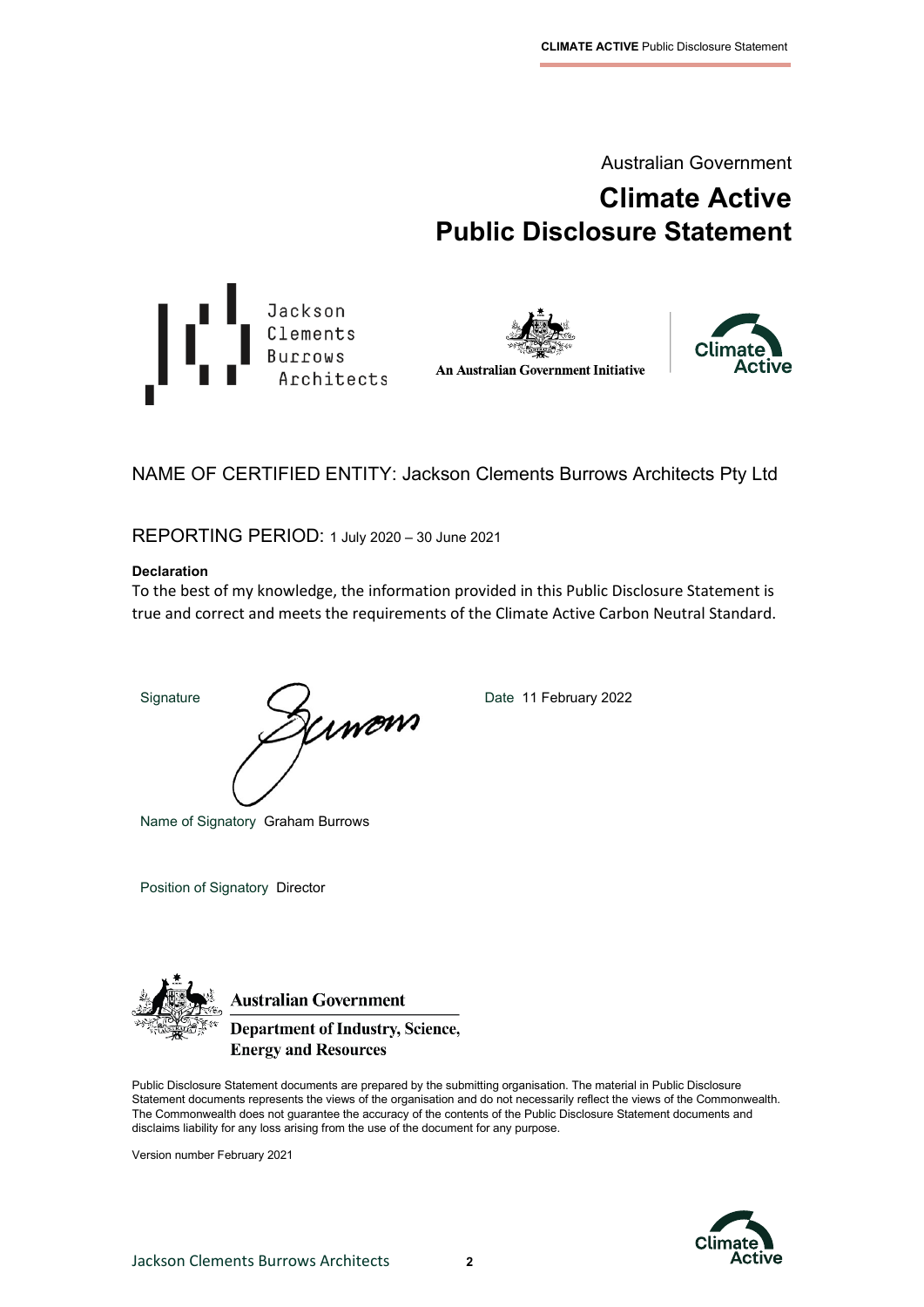# 1. CARBON NEUTRAL INFORMATION

#### **Description of certification**

This certification covers the Australian business operations of Jackson Clements Burrows Architects ('JCB', ABN: 92 072 854 883). All emission scopes are accounted for, including direct and indirect fuel use, energy consumption of office operations, services provision, and employee travel.

#### **Organisation description**

JCB is a Melbourne-based architectural practice of over 70 design professionals united by a shared commitment to the delivery of innovative design solutions.

Our experience covers a wide range of project types and scales and each project, large or small, is treated as a critical contributor to our collaborative studio environment.

*"Climate Active provides a transparent assessment of our practice's carbon emissions, allowing us to identify targets for continuous and sustainable improvement."*

Sustainability is an intrinsic part of what we do at JCB. We believe that every project should address the importance of social, cultural and environmental sustainability.

We recognise that in partnership with our clients we have a critical responsibility to the future of our communities and the environment through the built work that we leave behind. We encourage our clients to embrace this responsibility and the opportunities that it provides.

Our holistic approach to sustainability ensures that our architecture is appropriate to its location, connected with its occupants and kind to our planet.

In early 2020, JCB became an Australian Founding Signatory of the Architects Declare movement, making a commitment to go carbon neutral along with over 200 architectural practices around the globe. To ensure our words are matched by actions, we're committed to understanding and enhancing our own climate emissions performance and leading by example within our industry.

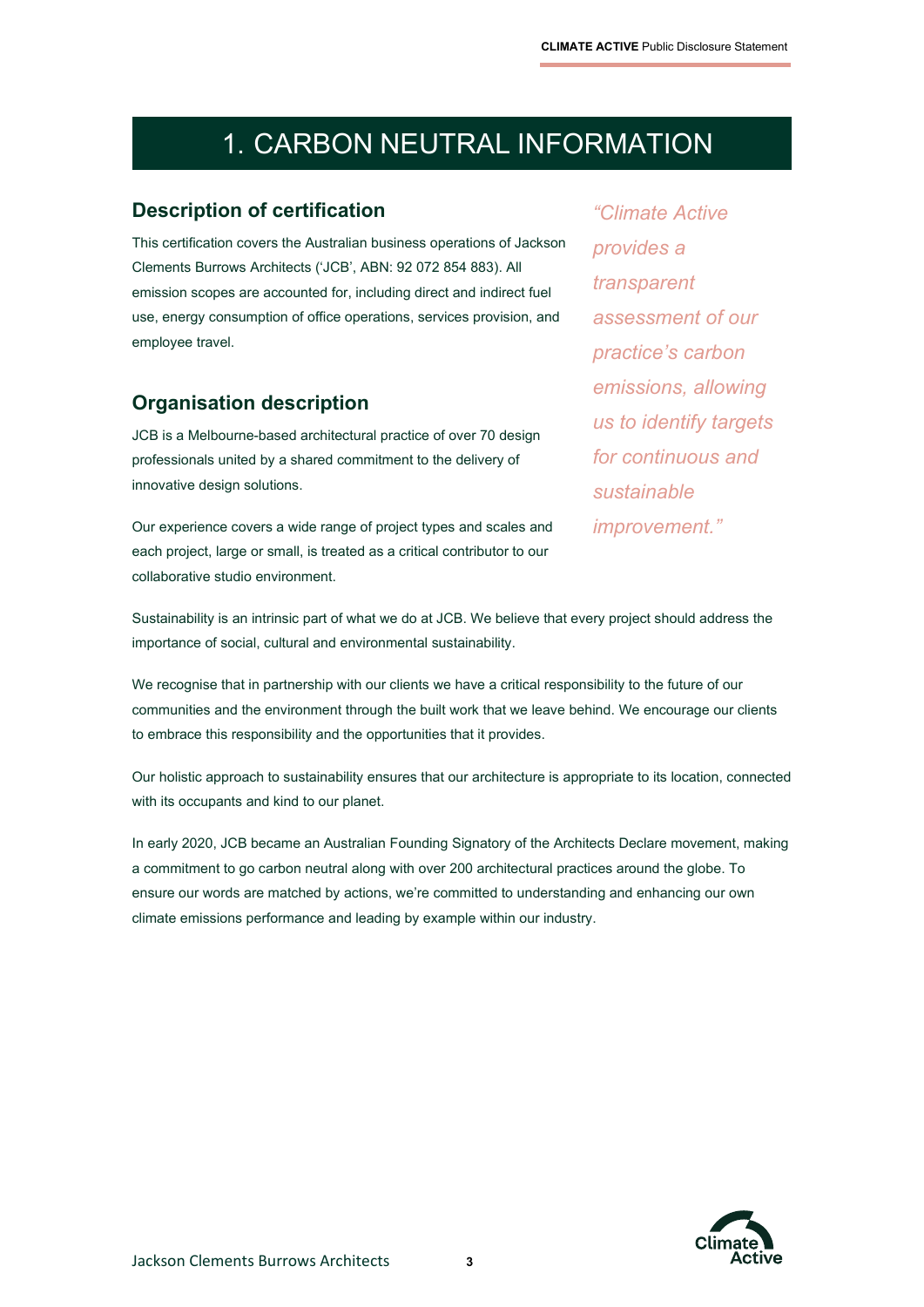# 2. EMISSION BOUNDARY

## **Diagram of the certification boundary**

| <b>Quantified</b>                | Non-quantified      |  | n/a |
|----------------------------------|---------------------|--|-----|
| Electricity                      | Office furniture    |  |     |
| <b>Telecommunications</b>        | <b>IT Equipment</b> |  |     |
| Water                            |                     |  |     |
| Waste                            |                     |  |     |
| Paper                            |                     |  |     |
| <b>Printing &amp; Stationery</b> |                     |  |     |
| <b>Staff Commuting</b>           |                     |  |     |
| <b>Working From Home</b>         |                     |  |     |
| <b>Business Flights</b>          |                     |  |     |
| Travel accommodation             |                     |  |     |
| <b>Transport Fuels</b>           |                     |  |     |
| Tax & Rideshare                  |                     |  |     |
| <b>Cleaning Services</b>         |                     |  |     |
| Food & Catering                  |                     |  |     |
| Postage & Couriers               |                     |  |     |
| Photography Services             |                     |  |     |
| IT Services & Software           |                     |  |     |
| Advertising                      |                     |  |     |
| Refrigerant                      |                     |  |     |
|                                  |                     |  |     |
|                                  |                     |  |     |
|                                  |                     |  |     |
|                                  |                     |  |     |
|                                  |                     |  |     |
|                                  |                     |  |     |

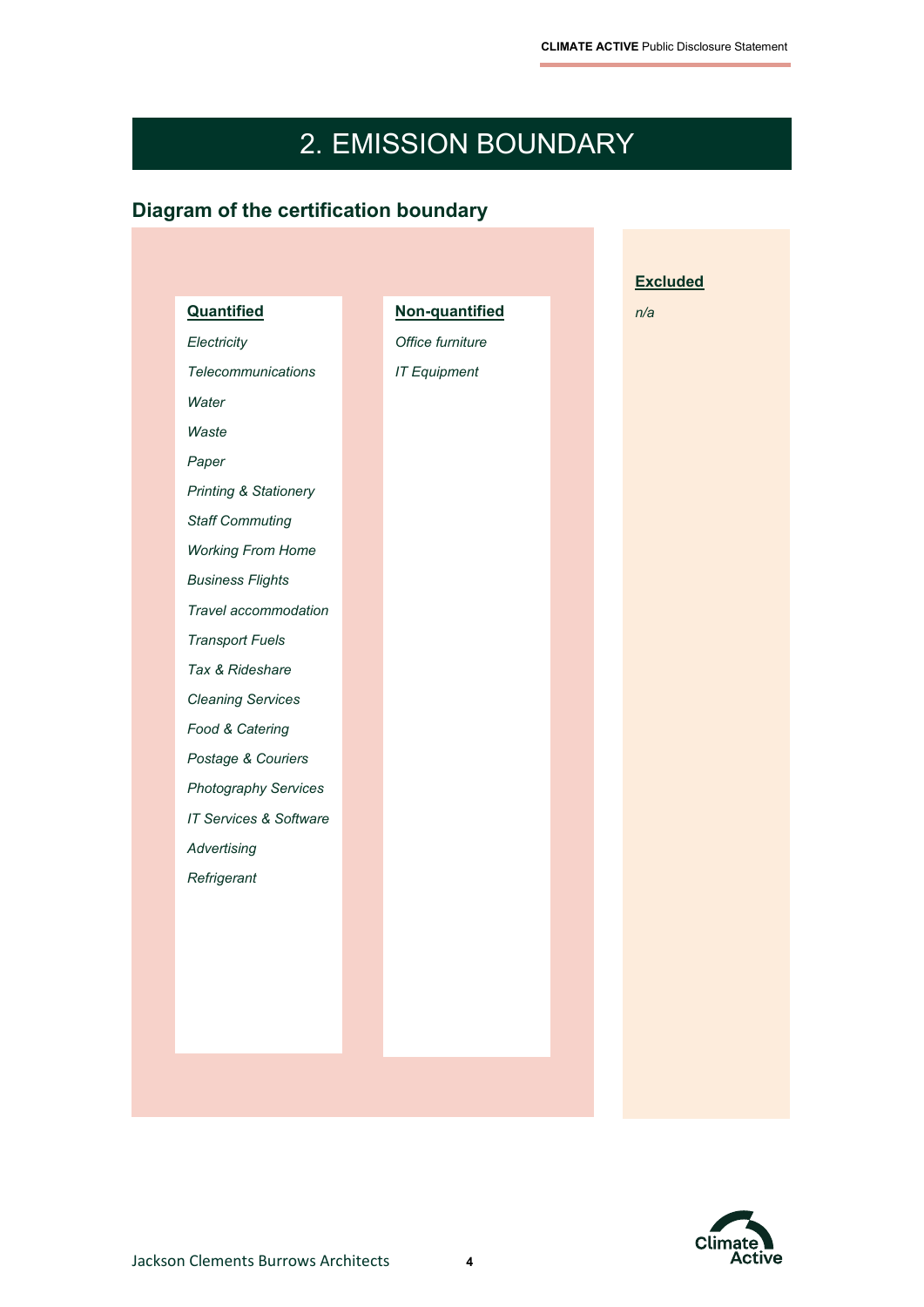#### **Non-quantified sources**

No major purchases of office furniture of IT equipment were made in FY21, and so are not material to this year's assessment.

#### **Data management plan**

N/A

#### **Excluded sources (outside of certification boundary)**

N/A

*"As a Climate Active organisation, we are achieving our net zero carbon emissions goal, while supporting projects for positive environmental, social and economic change."*

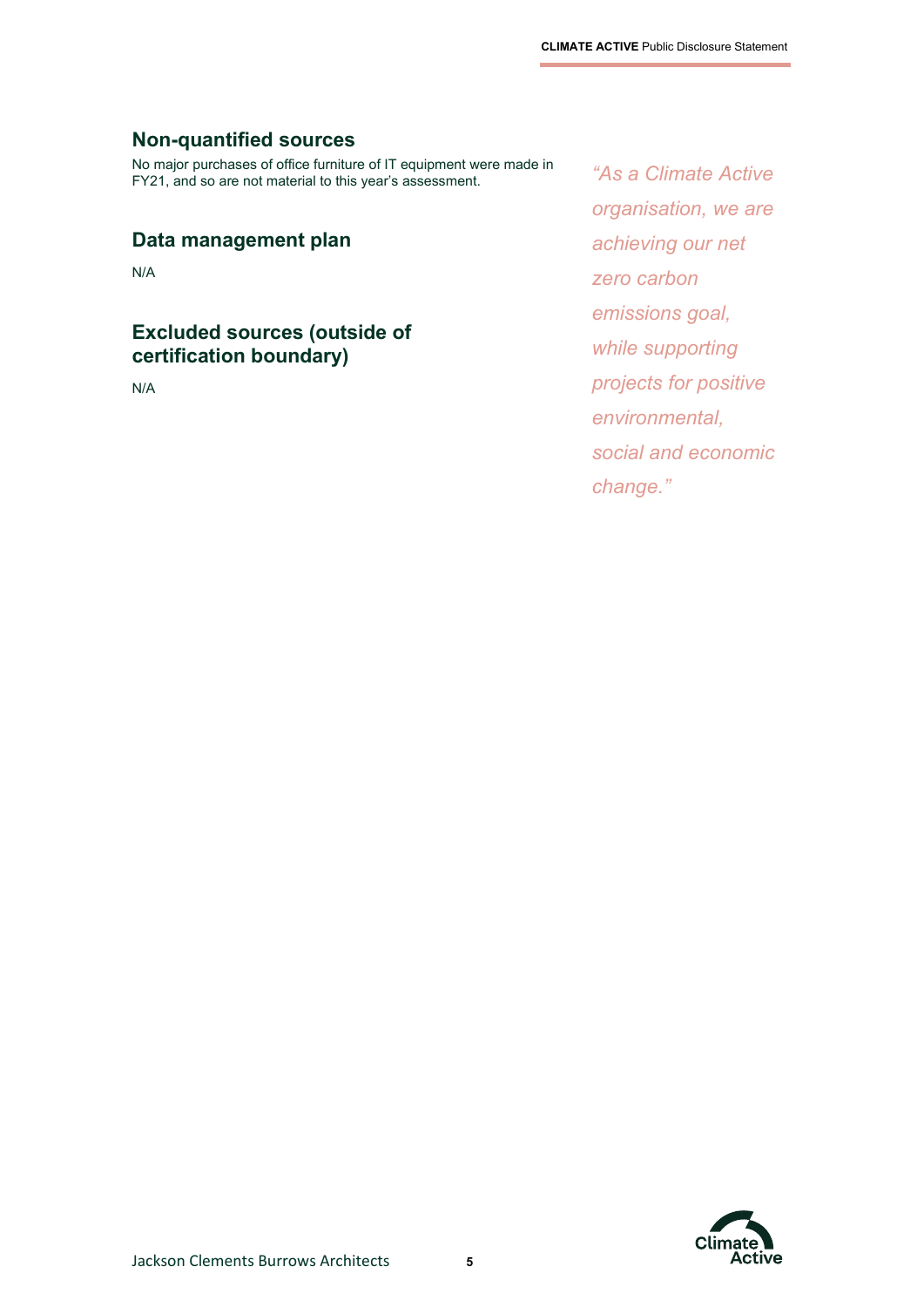# 3. EMISSIONS SUMMARY

#### **Emissions reduction strategy**

JCB's emissions reduction strategy will target three key areas: energy, travel and procurement. Combined these areas cover over 99% of overall emissions. A more detailed timeline of reduction targets will be developed over the next two years.

#### *Energy*

Over a quarter of JCB's emissions come from energy used at the office and at home. Approaches to reduce energy will focus on the hierarchy of energy efficiency, onsite renewable energy generation and offsite renewable energy generation. The table below details the strategy for electricity at JCB's office as well as for staff working from home.

| . .<br>٠<br>×<br>×<br>۰. |
|--------------------------|
|--------------------------|

| <b>Emission Source</b>    | <b>Energy Efficiency</b>                                                                                                     | <b>On-Site Renewables</b>                                                                                                                                           | <b>Off-Site Renewables</b>                                                      |
|---------------------------|------------------------------------------------------------------------------------------------------------------------------|---------------------------------------------------------------------------------------------------------------------------------------------------------------------|---------------------------------------------------------------------------------|
| <b>Office Electricity</b> | Reduce office mechanical<br>heating & cooling<br>demands, through<br>prioritising passive<br>measures and BMS<br>monitoring. | Solar PV with battery<br>storage & grid feed-in<br>installed to new offices.<br>Monitor output & peak<br>loads to reduce grid<br>electricity use where<br>possible. | Grid provider with 100%<br>Green Power by end<br>2020 - COMPLETED               |
| Working from Home         | Fducate staff about<br>insulation, efficient<br>appliances, passive<br>design and behaviour<br>changes.                      | Encourage staff with the<br>means to install their own<br>rooftop solar systems.                                                                                    | Provide information to<br>staff on the benefits of<br>purchasing Green<br>Power |

#### *Travel*

Business flights, employee commute and staff travel made up an additional 14% of emissions (in a standard year). JCB will seek to reduce travel where possible by prioritising video conferencing. To improve employee commute emissions, JCB will encourage car share, public transport, cycling or walking where possible. For those who travel large distances by car, working from home will be supported as an alternative arrangement.

#### *Procurement*

The vast majority of remaining emissions come from services provided by third parties where JCB has very limited control and visibility of their emissions. While some of these emissions are difficult to reduce, JCB already purchases carbon neutral paper and will continue to seek out carbon neutral suppliers. In time this will help to reduce emissions associated with software and other services. JCB will also target food & catering by looking to reduce packaging; recycle where possible and reduce consumption of emissionsintensive produce, instead sourcing locally, and reducing meat & processed foods.

#### *Paper*

Ensure that where possible, all purchased paper is derived from sustainable sources.

#### *Waste*

Conduct waste audits, investigate ways to measure waste volumes more accurately, and optimise waste diverted from landfill.

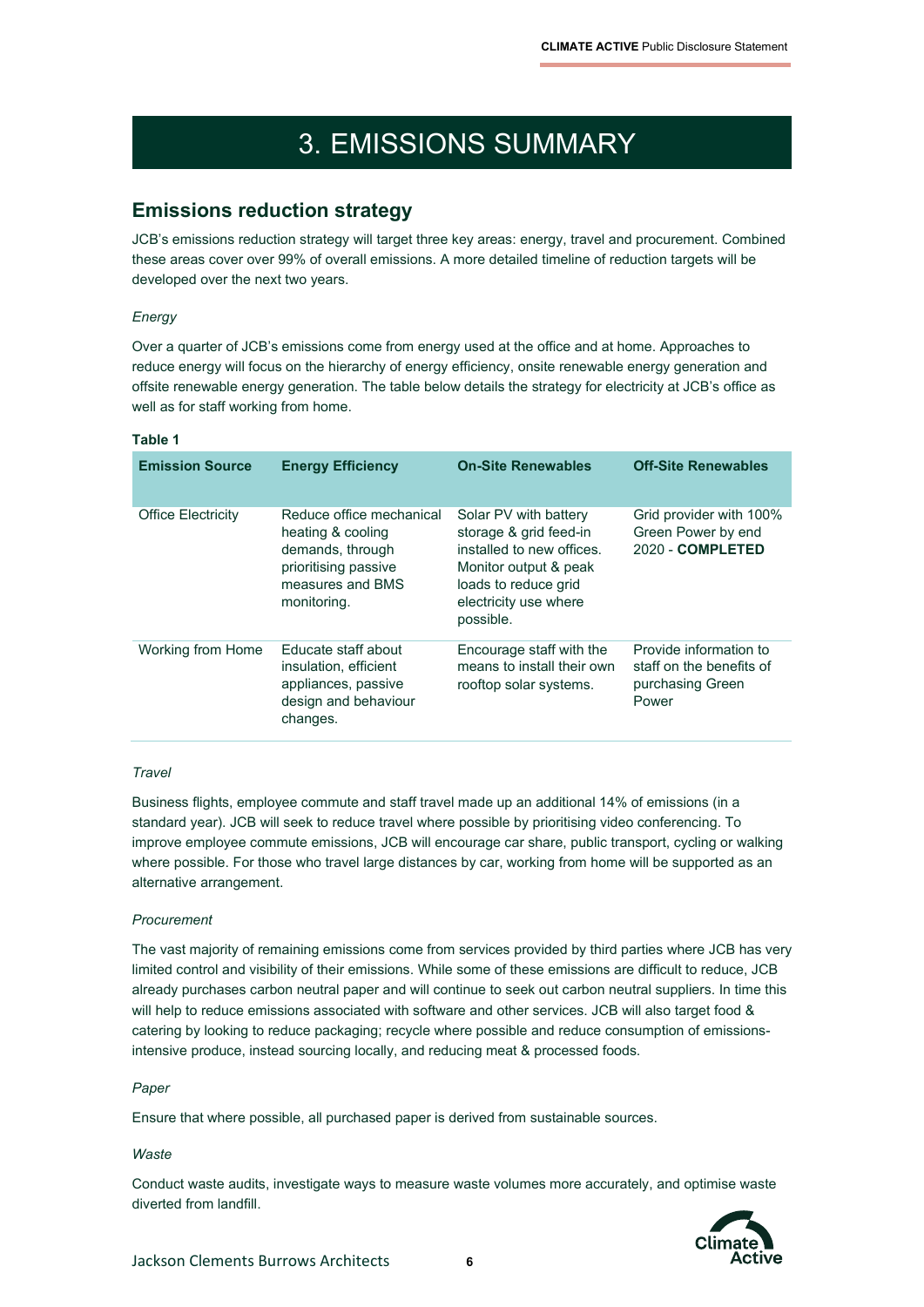#### **Emissions over time**

The following changes were noted in our inventory from FY21 and FY20 (our base year)

- Working From Home emissions increased by 75% due to prolonged COVID19 stay-at-home order during FY21
- Photography spend on photographic services has almost doubled from FY20 to FY21
- Office furniture a fit-out occurred in FY20 and so this has resulted in a reduction of 31 tonnes between reporting periods
- Telecommunications Emissions increased by 16% (1.4 tonnes) to support our employees in working from home more effectively
- Printing & Stationery Emissions decreased by 31% (5.5 tonnes) due to COVID related demand.
- Cleaning Services Emissions decreased by 14% (1.4 tonnes) due to COVID related demand.

#### **Table 2**

**Table 3**

| <b>Emissions since base year</b> |                       |                         |
|----------------------------------|-----------------------|-------------------------|
|                                  | Base year:<br>2019-20 | Current year<br>2020-21 |
| Total $tCO2$ -e                  | 267                   | 157                     |

#### **Emissions reduction actions**

In line with our emissions reduction strategy, emissions from electricity have almost been eradicated in FY21 due to:

- Solar generating for the whole of FY21. This includes a material export to the grid.
- GreenPower added to our energy supply agreements during FY21 for grid consumption, which will account for 100% of purchased electricity in FY22.

#### **Emissions summary (inventory)**

| i apie p                        |                 |
|---------------------------------|-----------------|
| <b>Emission source category</b> | tonnes $CO2$ -e |
| Accommodation and facilities    | 0.10            |
| Air Transport (km)              | 0.94            |
| Bespoke                         | 7.66            |

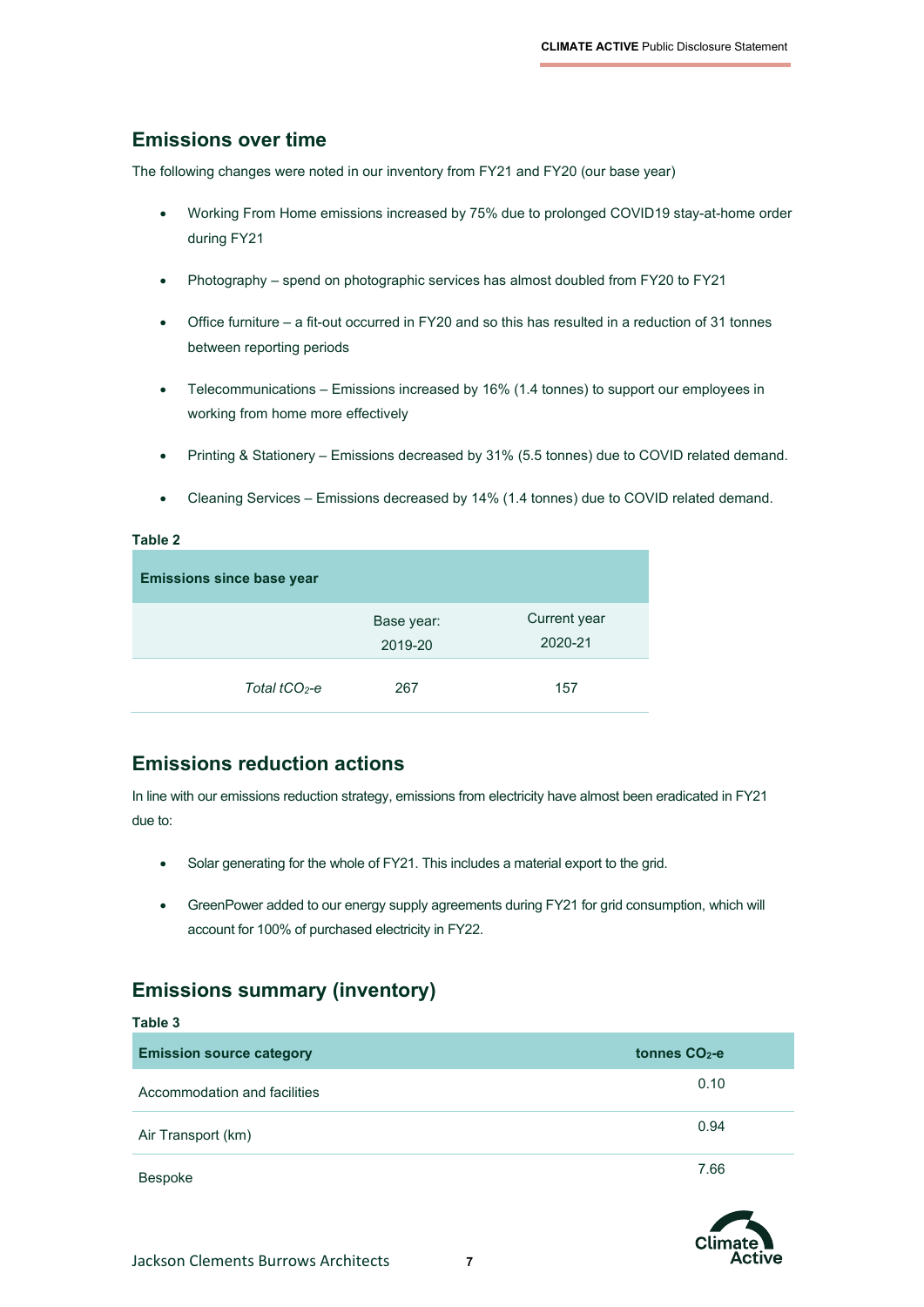|                                      | <b>Total Net Emissions</b> | 156.29 |
|--------------------------------------|----------------------------|--------|
| Working from home                    |                            | 26.68  |
| Water                                |                            | 0.03   |
| Waste                                |                            | 2.76   |
| <b>Professional Services</b>         |                            | 8.91   |
| Postage, courier and freight         |                            | 0.36   |
| Office equipment & supplies          |                            | 12.60  |
| Land and Sea Transport (km)          |                            | 15.83  |
| Land and Sea Transport (fuel)        |                            | 0.74   |
| ICT services and equipment           |                            | 67.02  |
| Food                                 |                            | 3.71   |
| Electricity                          |                            | 0.21   |
| Cleaning and Chemicals               |                            | 8.76   |
| Carbon neutral products and services |                            | 0.00   |

### **Uplift factors**

| Table 4                         |                                                            |                 |
|---------------------------------|------------------------------------------------------------|-----------------|
| <b>Reason for uplift factor</b> |                                                            | tonnes $CO2$ -e |
| N/A                             |                                                            |                 |
|                                 | Total footprint to offset (uplift factors + net emissions) | 156.29          |

#### **Carbon neutral products**

This assessment and Climate Active submission was prepared with the assistance o[f Pangolin Associates](https://pangolinassociates.com/) and these services are also carbon neutral.

Purchases of carbon neutral paper were also made during FY21 which has been accounted for within the inventory.

### **Electricity summary**

Electricity was calculated using a market-based approach.

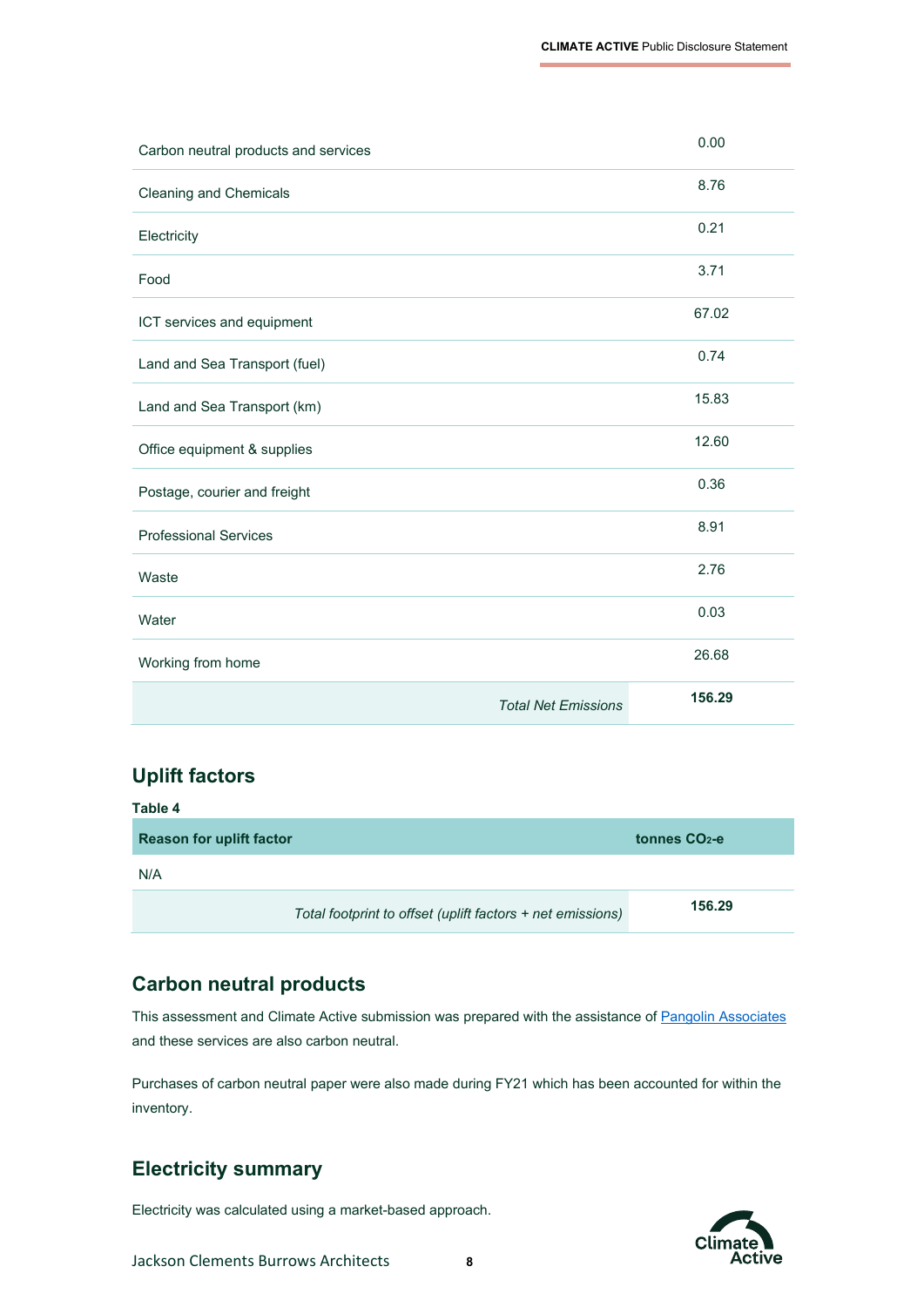### **Market-based approach summary**

| Table 5                                                                   |                               |                                 |                          |
|---------------------------------------------------------------------------|-------------------------------|---------------------------------|--------------------------|
| Market-based approach                                                     | <b>Activity Data</b><br>(kWh) | <b>Emissions</b><br>$(kqCO2-e)$ | <b>Renewable</b><br>$\%$ |
| Behind the meter consumption of electricity generated                     | 45,764                        | 0                               | 39%                      |
| <b>Total non-grid electricity</b>                                         | 45,764                        | $\bf{0}$                        | 39%                      |
| LGC Purchased and retired (kWh) (including PPAs)                          | $\Omega$                      | 0                               | $0\%$                    |
| GreenPower                                                                | 40,458                        | 0                               | 34%                      |
| Jurisdictional renewables                                                 | $\Omega$                      | 0                               | $0\%$                    |
| Large Scale Renewable Energy Target (applied to grid<br>electricity only) | 13,541                        | 0                               | 12%                      |
| <b>Residual Electricity</b>                                               | 17,554                        | 18,837                          | $0\%$                    |
| <b>Total grid electricity</b>                                             | 71,553                        | 18,837                          | 46%                      |
| <b>Total Electricity Consumed (grid + non grid)</b>                       | 117,317                       | 18,837                          | 85%                      |
| <b>Electricity renewables</b>                                             | 99,763                        | 0                               |                          |
| <b>Residual Electricity</b>                                               | 17,554                        | 18,837                          |                          |
| <b>Exported on-site generated electricity</b>                             | 23,878                        | $-18,625$                       |                          |
| Emission Footprint ( $kgCO2$ -e)                                          |                               | 212                             |                          |

| <b>Emission Footprint (tCO<sub>2</sub>-e)</b> | o      |
|-----------------------------------------------|--------|
| <b>LRET</b> renewables                        | 11.54% |
| <b>Voluntary Renewable Electricity</b>        | 39.01% |
| <b>Total renewables</b>                       | 85.04% |

**Figures may not sum due to rounding. Renewable percentage can be above 100%**

#### **Location-based approach summary Table 6**

| Location-based approach                 | <b>Activity Data</b><br>(kWh) | <b>Emissions</b><br>(kqCO <sub>2</sub> .e) |
|-----------------------------------------|-------------------------------|--------------------------------------------|
| Vic                                     | 71.553                        | 77.993                                     |
| Grid electricity (scope 2 and 3)        | 71,553                        | 77,993                                     |
| Vic                                     | 45.764                        | 0                                          |
| Non-grid electricity (Behind the meter) | 45.764                        | 0                                          |
| <b>Total Electricity Consumed</b>       | 117,317                       | 77.993                                     |
|                                         |                               |                                            |

| <b>Emission Footprint (tCO<sub>2</sub>-e)</b> |  |
|-----------------------------------------------|--|

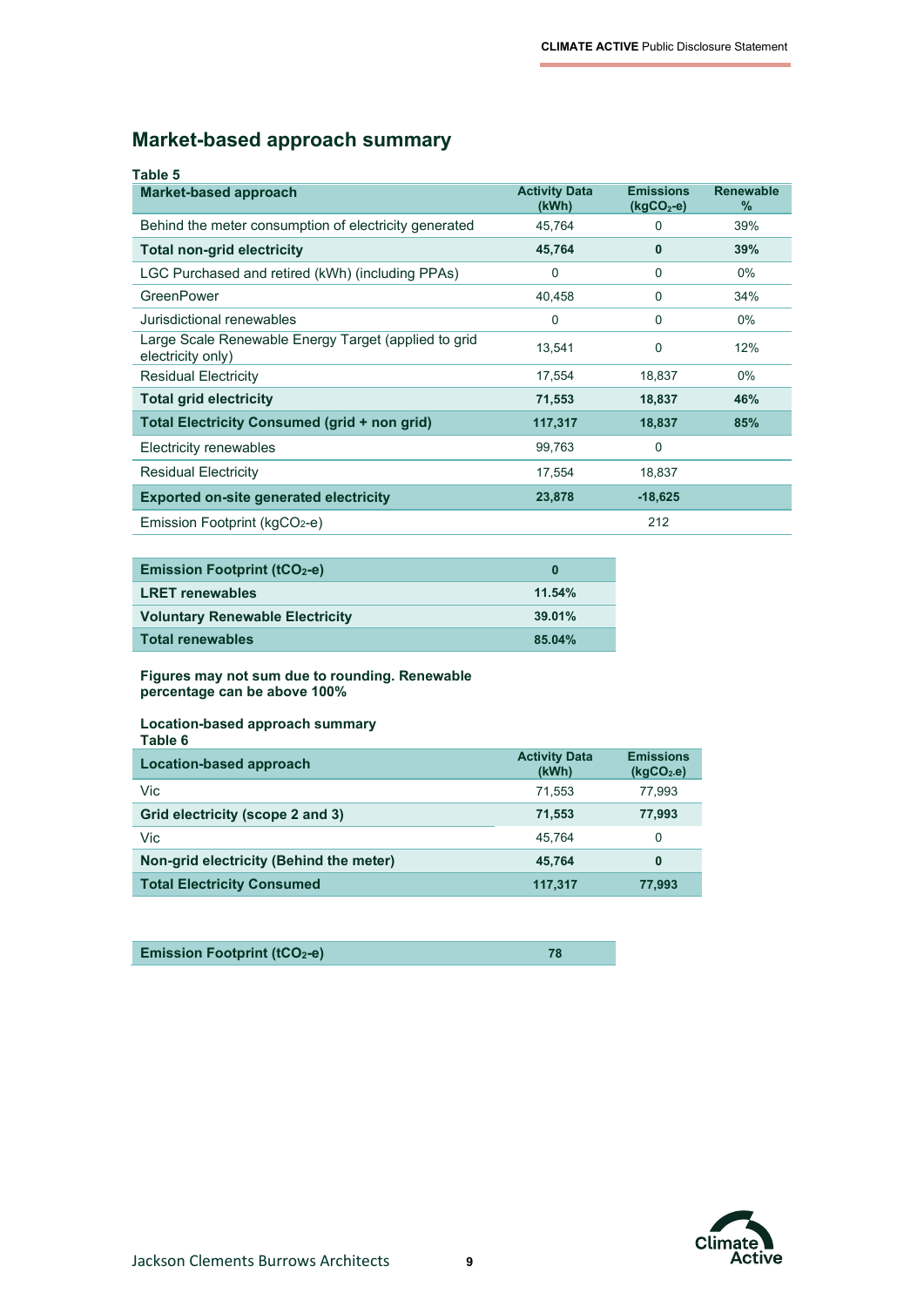# 4. CARBON OFFSETS

### **Offsets strategy**

|    | Table 7<br>Offset purchasing strategy: In arrears |          |  |
|----|---------------------------------------------------|----------|--|
|    |                                                   |          |  |
| 1. | Total offsets previously                          | $\Omega$ |  |
|    | forward purchased and                             |          |  |
|    | banked for this report                            |          |  |
| 2. | Total emissions liability to                      | 157      |  |
|    | offset for this report                            |          |  |
| 3. | Net offset balance for this                       | 157      |  |
|    | reporting period                                  |          |  |
| 4. | Total offsets to be forward                       | 0        |  |
|    | purchased to offset the next                      |          |  |
|    | reporting period                                  |          |  |
| 5. | Total offsets required for this                   | 157      |  |
|    | report                                            |          |  |

### **Co-benefits**

#### **400 MW Vishnuprayag Hydroelectric project based in Uttarakhand Chamoli District, India, stapled with Australian vegetation offsets.**

The Vishnuprayag Hydroelectric Project has an underground power station with an installed capacity of 400 MW. The project contributes strongly to the sustainable development of the region and surrounding by reducing air borne pollutants, such as oxides of nitrogen, oxides of sulphur, carbon monoxide and particulates, through a reduction in the combustion of fossil fuels.

Through the stapled offset mechanism, JCB has purchased an additional 157 tonnes of biodiversity offsets through Greenfleet. Greenfleet is a leading Australian not-for-profit environmental organisation on a mission to protect our climate by restoring forests. Greenfleet forests address critical deforestation, restore habitat for wildlife including many endangered species, capture carbon emissions to protect our climate, reduce soil erosion, improve water quality, and economically support local and indigenous communities.

TBC

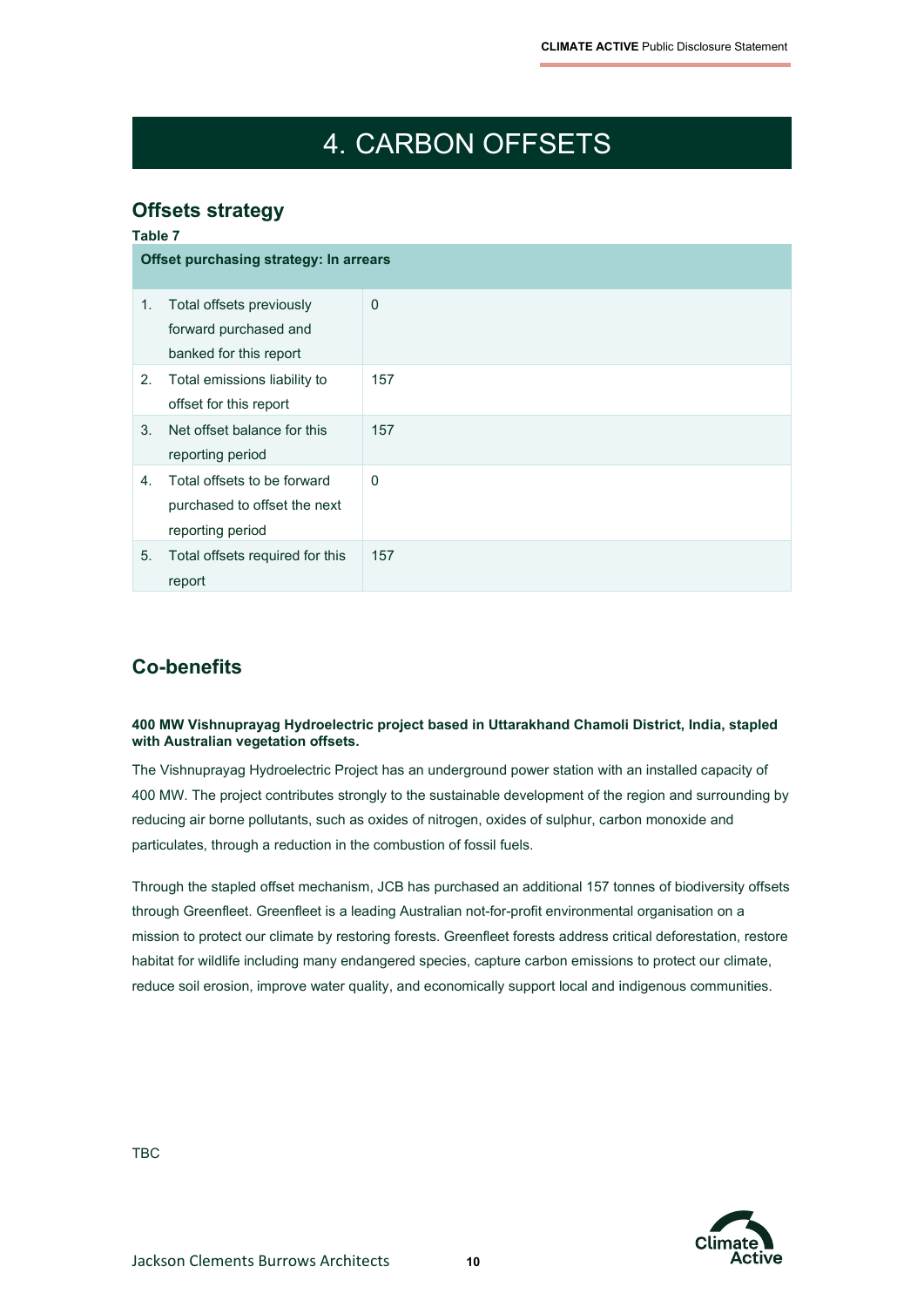$\overline{\phantom{a}}$ 

## **Offsets summary**

Proof of cancellation of offset units

#### **Table 8**

| <b>Offsets cancelled for Climate Active Carbon Neutral Certification</b>                                                                           |                                      |                 |                        |                                                                                                         |                |                                                  |                                                                 |                                                                 |                                                                     |                                   |
|----------------------------------------------------------------------------------------------------------------------------------------------------|--------------------------------------|-----------------|------------------------|---------------------------------------------------------------------------------------------------------|----------------|--------------------------------------------------|-----------------------------------------------------------------|-----------------------------------------------------------------|---------------------------------------------------------------------|-----------------------------------|
| <b>Project</b><br>description                                                                                                                      | <b>Type</b><br>of<br>offset<br>units | <b>Registry</b> | <b>Date</b><br>retired | <b>Serial number</b><br>(and hyperlink to<br>registry<br>transaction<br>record)                         | <b>Vintage</b> | <b>Eligible</b><br><b>Quantity</b><br>$(tCO2-e)$ | <b>Quantity</b><br>used for<br>previous<br>reporting<br>periods | <b>Quantity</b><br>banked for<br>future<br>reporting<br>periods | <b>Quantity</b><br>used for<br>this<br>reporting<br>period<br>claim | <b>Percentage</b><br>of total (%) |
| Vishnuprayag<br>Hydro-electric<br>Project (VHEP) by<br>Jaiprakash Power<br>Ventures Ltd. (JPVL)<br>stapled with<br>Greenfleet forestry<br>offsets. | <b>VCUs</b>                          | Verra           | 29/10/2021             | 10593-<br>230773493-<br>230773649-VCS-<br><b>VCU-259-VER-</b><br>$IN-1-173-$<br>01012013-<br>31122013-0 | 2013           | 157                                              | $\mathbf 0$                                                     | 0                                                               | 157                                                                 | 100%                              |
| Total offsets retired this report and used in this report                                                                                          |                                      |                 |                        |                                                                                                         |                |                                                  |                                                                 | 157                                                             |                                                                     |                                   |
| Total offsets retired this report and banked for future reports                                                                                    |                                      |                 |                        |                                                                                                         |                |                                                  |                                                                 | $\Omega$                                                        |                                                                     |                                   |
| Additional offsets cancelled for purposes other than Climate Active Carbon Neutral certification                                                   |                                      |                 |                        |                                                                                                         |                |                                                  |                                                                 |                                                                 |                                                                     |                                   |
| <b>Project</b><br>description                                                                                                                      | Type of<br>offset<br>units           | <b>Registry</b> | <b>Date</b><br>retired | <b>Serial number</b><br>(and hyperlink to<br>registry<br>transaction<br>record)                         | Vintage        | <b>Eligible</b><br><b>Quantity</b><br>$(tCO2-e)$ | <b>Purpose of cancellation</b>                                  |                                                                 |                                                                     |                                   |
| N/A                                                                                                                                                |                                      |                 |                        |                                                                                                         |                |                                                  |                                                                 |                                                                 |                                                                     |                                   |
| <b>Type of offset units</b><br>Quantity (used for this reporting period claim)<br><b>Percentage of Total</b>                                       |                                      |                 |                        |                                                                                                         |                |                                                  |                                                                 |                                                                 |                                                                     |                                   |
| Verified Carbon Units (VCUs)                                                                                                                       |                                      |                 |                        | 157                                                                                                     |                |                                                  | 100%                                                            |                                                                 |                                                                     |                                   |

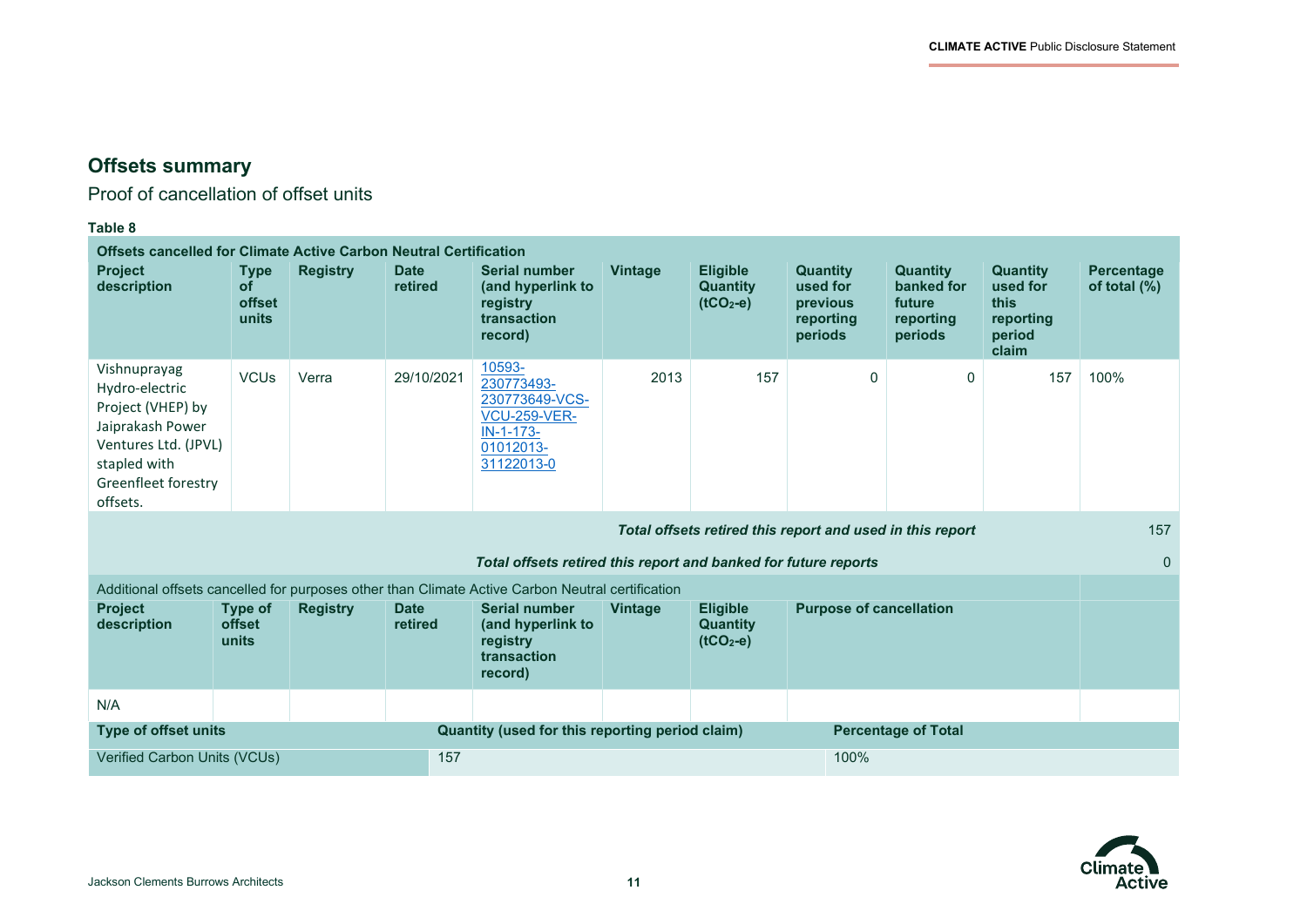# 5. USE OF TRADE MARK

#### **Table 9**

| Description where trademark used | Logo type                     |
|----------------------------------|-------------------------------|
| <b>Marketing Collateral</b>      | <b>Certified Organisation</b> |
| Submissions                      | Certified Organisation        |
| Website                          | <b>Certified Organisation</b> |
|                                  |                               |

# 6. ADDITIONAL INFORMATION

N/A

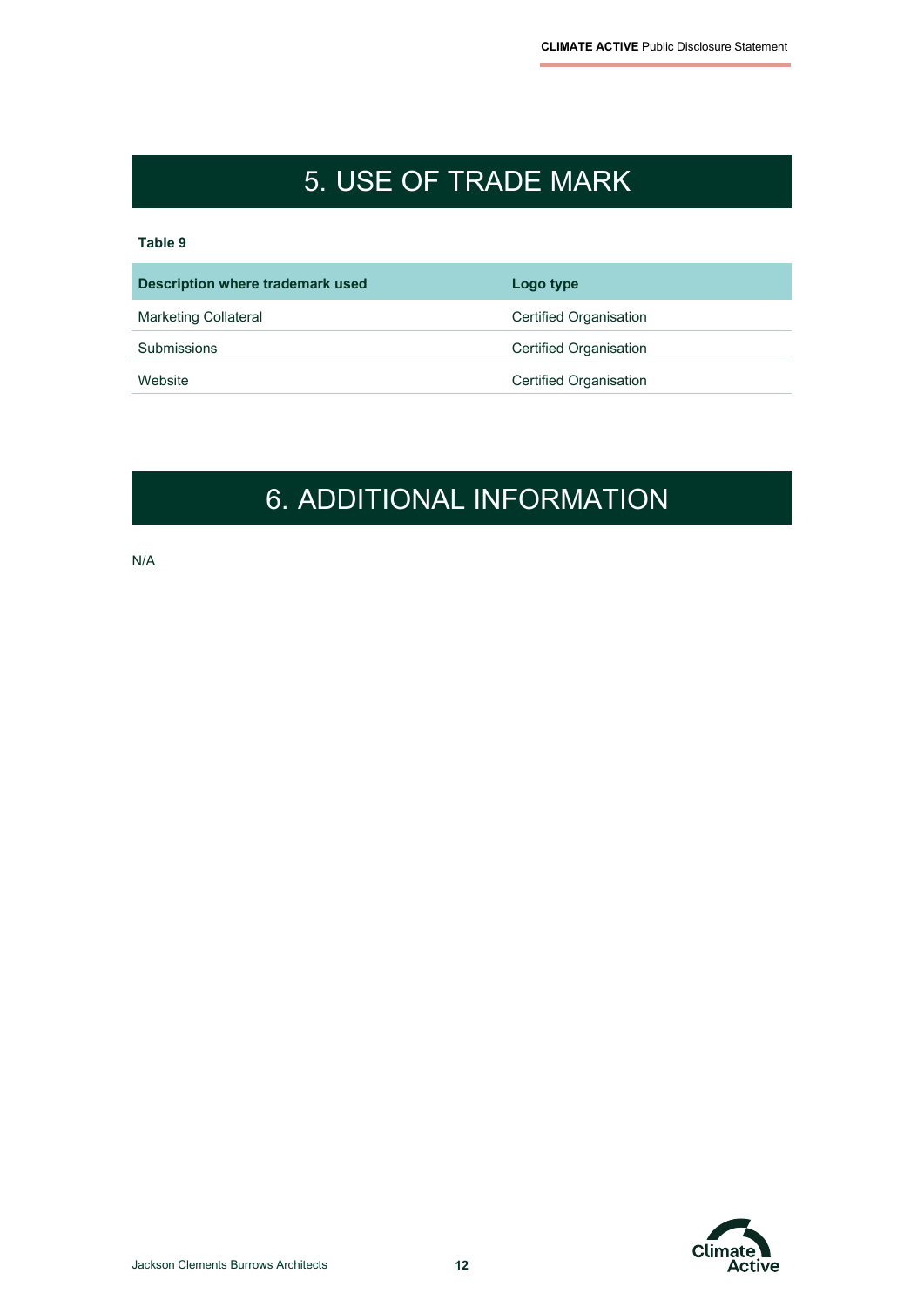# APPENDIX 1

### **Excluded emissions**

To be deemed relevant an emission must meet two of the five relevance criteria. Excluded emissions are detailed below against each of the five criteria.

| Table 10                        |                                                                                                                                                                                 |                                                                                                                                  |                                                                                                 |                                                                                                                                              |                                                                                                                                                                                                                                                                |
|---------------------------------|---------------------------------------------------------------------------------------------------------------------------------------------------------------------------------|----------------------------------------------------------------------------------------------------------------------------------|-------------------------------------------------------------------------------------------------|----------------------------------------------------------------------------------------------------------------------------------------------|----------------------------------------------------------------------------------------------------------------------------------------------------------------------------------------------------------------------------------------------------------------|
| <b>Relevance test</b>           |                                                                                                                                                                                 |                                                                                                                                  |                                                                                                 |                                                                                                                                              |                                                                                                                                                                                                                                                                |
| Excluded<br>emission<br>sources | The emissions<br>from a<br>particular<br>source are<br>likely to be<br>large relative<br>to the<br>organisation's<br>electricity,<br>stationary<br>energy and<br>fuel emissions | The emissions<br>from a<br>particular<br>source<br>contribute<br>to the<br>organisation's<br>greenhouse<br>gas risk<br>exposure. | Key<br>stakeholders<br>deem the<br>emissions<br>from a<br>particular<br>source are<br>relevant. | The<br>responsible<br>entity has the<br>potential to<br><i>influence the</i><br>reduction of<br>emissions<br>from a<br>particular<br>source. | The emissions<br>are from<br>outsourced<br>activities<br>previously<br>undertaken<br>within the<br>organisation's<br>boundary,<br>or from<br>outsourced<br>activities<br>typically<br>undertaken<br>within the<br>boundary for<br>comparable<br>organisations. |
| N/A                             |                                                                                                                                                                                 |                                                                                                                                  |                                                                                                 |                                                                                                                                              |                                                                                                                                                                                                                                                                |

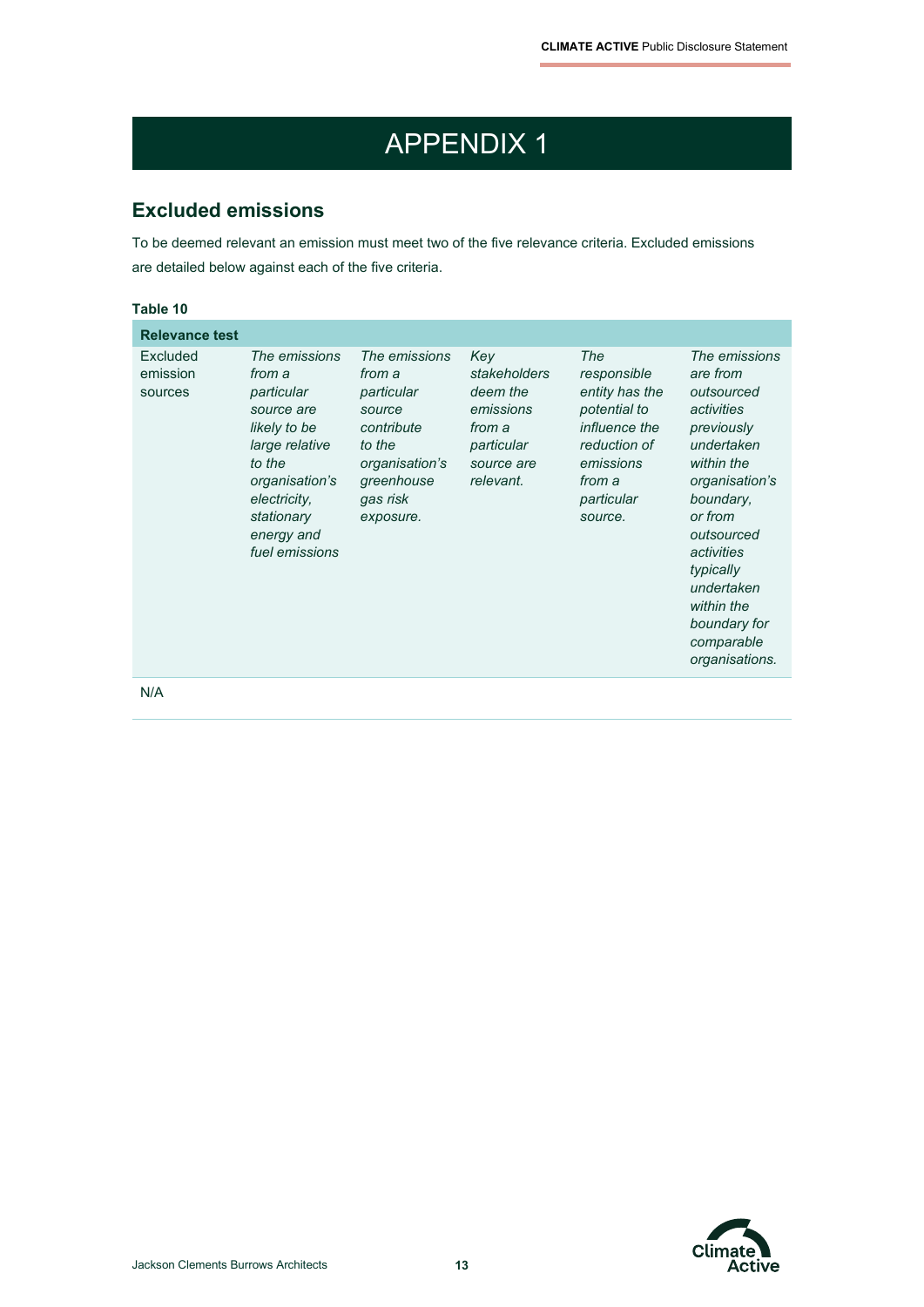# APPENDIX 2

## **Non-quantified emissions for organisations**

| Table 11                                        |                                                                                                |                                                                                                           |                                                                                                                                       |                                                                                      |  |  |
|-------------------------------------------------|------------------------------------------------------------------------------------------------|-----------------------------------------------------------------------------------------------------------|---------------------------------------------------------------------------------------------------------------------------------------|--------------------------------------------------------------------------------------|--|--|
| <b>Non-quantification test</b>                  |                                                                                                |                                                                                                           |                                                                                                                                       |                                                                                      |  |  |
| Relevant-non-<br>quantified<br>emission sources | <i>Immaterial</i><br><1% for individual<br><i>items and no</i><br>more than 5%<br>collectively | Quantification is<br>not cost effective<br>relative to the size<br>of the emission<br>but uplift applied. | Data unavailable<br>but uplift applied.<br>A data<br>management plan<br>must be put in<br>place to provide<br>data within 5<br>years. | Initial emissions<br>non-quantified but<br>repairs and<br>replacements<br>quantified |  |  |
| Office Furniture                                | Yes                                                                                            | No.                                                                                                       | No.                                                                                                                                   | No.                                                                                  |  |  |
| <b>IT Equipment</b>                             | Yes                                                                                            | No                                                                                                        | No.                                                                                                                                   | No.                                                                                  |  |  |